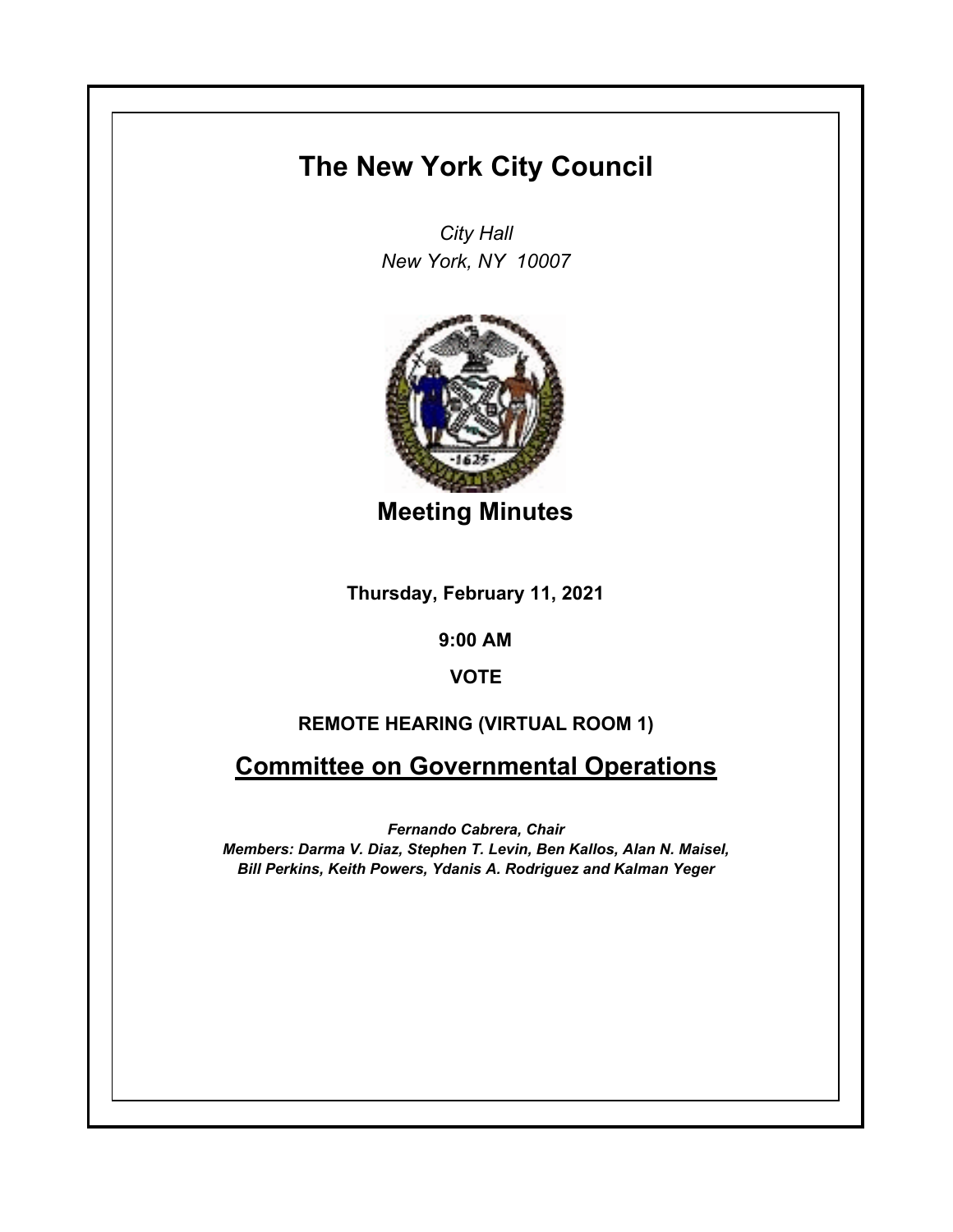| Roll Call     |                                                                                                                                                                                                                                                                                                                                                                                                                                                                                                                                                                                                        |
|---------------|--------------------------------------------------------------------------------------------------------------------------------------------------------------------------------------------------------------------------------------------------------------------------------------------------------------------------------------------------------------------------------------------------------------------------------------------------------------------------------------------------------------------------------------------------------------------------------------------------------|
|               | <b>Present:</b> Cabrera, D. Diaz, Kallos, Levin, Maisel, Perkins, Powers, Rodriguez and Yeger                                                                                                                                                                                                                                                                                                                                                                                                                                                                                                          |
|               | Other Council Members Attending: Koo, Ampry-Samuel, Barron, Holden and Levine                                                                                                                                                                                                                                                                                                                                                                                                                                                                                                                          |
| Int 0374-2018 | A Local Law to amend the New York city charter, in relation to the<br>disqualification of persons from holding an elected city office for<br>certain felony convictions                                                                                                                                                                                                                                                                                                                                                                                                                                |
|               | Attachments: Summary of Int. No. 374-A, Summary of Int. No. 374, Int. No. 374, January<br>31, 2018 - Stated Meeting Agenda, Hearing Transcript - Stated Meeting<br>1/31/18, Minutes of the Stated Meeting - January 31, 2018, Committee<br>Report 1/20/21, Hearing Testimony 1/20/21, Hearing Transcript 1/20/21,<br>Proposed Int. No. 374-A - 2/11/21, Committee Report 2/11/21, Hearing<br>Transcript 2/11/21, Committee Report - Stated Meeting, February 11, 2021<br>- Stated Meeting Agenda with Links to Files, Int. No. 374-A (FINAL), Fiscal<br>Impact Statement, Mayor's Letter, Local Law 15 |
|               | Proposed Int. No. 374-A                                                                                                                                                                                                                                                                                                                                                                                                                                                                                                                                                                                |
|               | This Introduction was Hearing Held by Committee                                                                                                                                                                                                                                                                                                                                                                                                                                                                                                                                                        |
|               | Attachments: Summary of Int. No. 374-A, Summary of Int. No. 374, Int. No. 374, January<br>31, 2018 - Stated Meeting Agenda, Hearing Transcript - Stated Meeting<br>1/31/18, Minutes of the Stated Meeting - January 31, 2018, Committee<br>Report 1/20/21, Hearing Testimony 1/20/21, Hearing Transcript 1/20/21,<br>Proposed Int. No. 374-A - 2/11/21, Committee Report 2/11/21, Hearing<br>Transcript 2/11/21, Committee Report - Stated Meeting, February 11, 2021<br>- Stated Meeting Agenda with Links to Files, Int. No. 374-A (FINAL), Fiscal<br>Impact Statement, Mayor's Letter, Local Law 15 |
|               | This Introduction was Amendment Proposed by Comm                                                                                                                                                                                                                                                                                                                                                                                                                                                                                                                                                       |
|               | Attachments: Summary of Int. No. 374-A, Summary of Int. No. 374, Int. No. 374, January<br>31, 2018 - Stated Meeting Agenda, Hearing Transcript - Stated Meeting<br>1/31/18, Minutes of the Stated Meeting - January 31, 2018, Committee<br>Report 1/20/21, Hearing Testimony 1/20/21, Hearing Transcript 1/20/21,<br>Proposed Int. No. 374-A - 2/11/21, Committee Report 2/11/21, Hearing<br>Transcript 2/11/21, Committee Report - Stated Meeting, February 11, 2021<br>- Stated Meeting Agenda with Links to Files, Int. No. 374-A (FINAL), Fiscal<br>Impact Statement, Mayor's Letter, Local Law 15 |
|               | This Introduction was Amended by Committee                                                                                                                                                                                                                                                                                                                                                                                                                                                                                                                                                             |
|               | <b>Enactment No: 2021/015</b>                                                                                                                                                                                                                                                                                                                                                                                                                                                                                                                                                                          |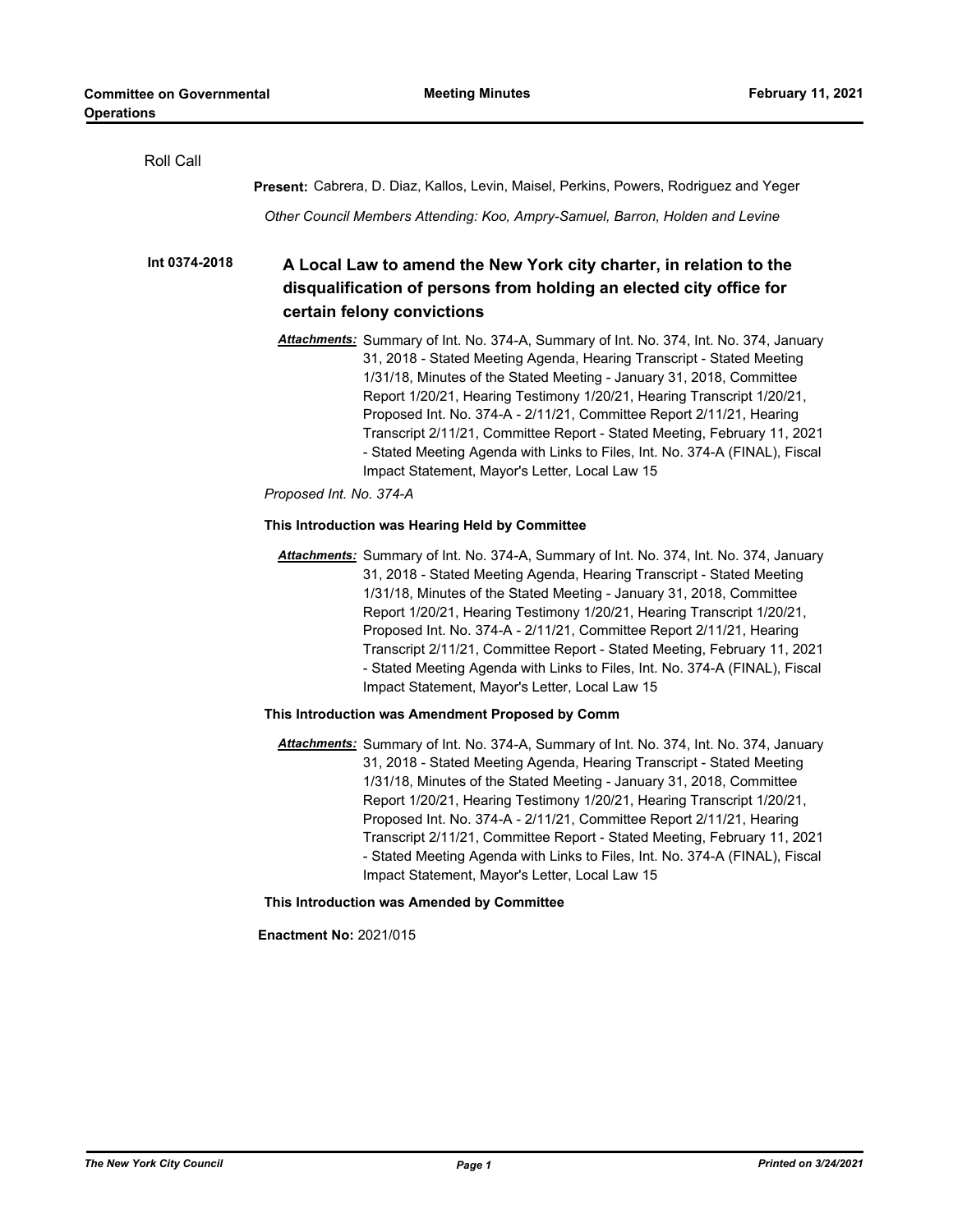#### **A Local Law to amend the New York city charter, in relation to the disqualification of persons from holding an elected city office for certain felony convictions Int 0374-2018-A**

*Attachments:* Summary of Int. No. 374-A, Summary of Int. No. 374, Int. No. 374, January 31, 2018 - Stated Meeting Agenda, Hearing Transcript - Stated Meeting 1/31/18, Minutes of the Stated Meeting - January 31, 2018, Committee Report 1/20/21, Hearing Testimony 1/20/21, Hearing Transcript 1/20/21, Proposed Int. No. 374-A - 2/11/21, Committee Report 2/11/21, Hearing Transcript 2/11/21, Committee Report - Stated Meeting, February 11, 2021 - Stated Meeting Agenda with Links to Files, Int. No. 374-A (FINAL), Fiscal Impact Statement, Mayor's Letter, Local Law 15

**A motion was made that this Introduction be Approved by Committee approved by Roll Call.**

- **Affirmative:** 8 D. Diaz, Kallos, Levin, Maisel, Perkins, Powers, Rodriguez and Yeger
	- Abstain: 1 Cabrera

**Enactment No:** 2021/015

#### **A Local Law to amend the administrative code of the city of New York, in relation to conducting 311 customer satisfaction surveys in designated citywide languages Int 1525-2019**

*Attachments:* Summary of Int. No. 1525-B, Summary of Int. No. 1525-A, Summary of Int. No. 1525, Int. No. 1525, April 18, 2019 - Stated Meeting Agenda with Links to Files, Hearing Transcript - Stated Meeting 4-18-19, Minutes of the Stated Meeting - April 18, 2019, Proposed Int. No. 1525-A - 12/11/19, Committee Report 1/21/20, Hearing Testimony 1/21/20, Hearing Transcript 1/21/20, Proposed Int. No. 1525-B - 2/11/21, Committee Report 2/11/21, Hearing Transcript 2/11/21, Committee Report - Stated Meeting, Fiscal Impact Statement, February 11, 2021 - Stated Meeting Agenda with Links to Files

*Proposed Int. No. 1525-A*

#### **This Introduction was Hearing Held by Committee**

*Attachments:* Summary of Int. No. 1525-B, Summary of Int. No. 1525-A, Summary of Int. No. 1525, Int. No. 1525, April 18, 2019 - Stated Meeting Agenda with Links to Files, Hearing Transcript - Stated Meeting 4-18-19, Minutes of the Stated Meeting - April 18, 2019, Proposed Int. No. 1525-A - 12/11/19, Committee Report 1/21/20, Hearing Testimony 1/21/20, Hearing Transcript 1/21/20, Proposed Int. No. 1525-B - 2/11/21, Committee Report 2/11/21, Hearing Transcript 2/11/21, Committee Report - Stated Meeting, Fiscal Impact Statement, February 11, 2021 - Stated Meeting Agenda with Links to Files

#### **This Introduction was Amendment Proposed by Comm**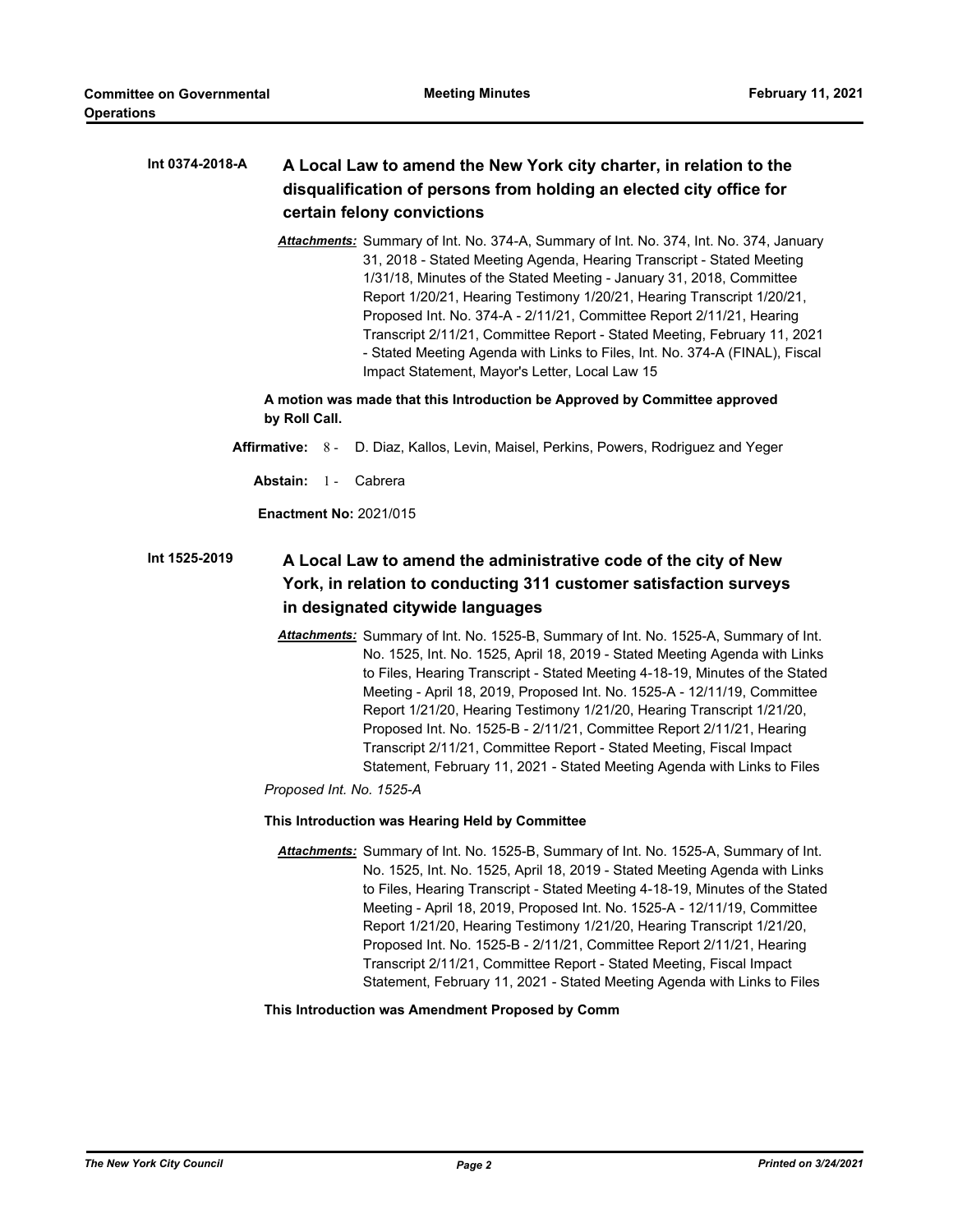*Attachments:* Summary of Int. No. 1525-B, Summary of Int. No. 1525-A, Summary of Int. No. 1525, Int. No. 1525, April 18, 2019 - Stated Meeting Agenda with Links to Files, Hearing Transcript - Stated Meeting 4-18-19, Minutes of the Stated Meeting - April 18, 2019, Proposed Int. No. 1525-A - 12/11/19, Committee Report 1/21/20, Hearing Testimony 1/21/20, Hearing Transcript 1/21/20, Proposed Int. No. 1525-B - 2/11/21, Committee Report 2/11/21, Hearing Transcript 2/11/21, Committee Report - Stated Meeting, Fiscal Impact Statement, February 11, 2021 - Stated Meeting Agenda with Links to Files

#### **This Introduction was Amended by Committee**

#### **Enactment No:** 2021/026

### **A Local Law to amend the administrative code of the city of New York, in relation to conducting 311 customer satisfaction surveys in designated citywide languages Int 1525-2019-B**

*Attachments:* Summary of Int. No. 1525-B, Summary of Int. No. 1525-A, Summary of Int. No. 1525, Int. No. 1525, April 18, 2019 - Stated Meeting Agenda with Links to Files, Hearing Transcript - Stated Meeting 4-18-19, Minutes of the Stated Meeting - April 18, 2019, Proposed Int. No. 1525-A - 12/11/19, Committee Report 1/21/20, Hearing Testimony 1/21/20, Hearing Transcript 1/21/20, Proposed Int. No. 1525-B - 2/11/21, Committee Report 2/11/21, Hearing Transcript 2/11/21, Committee Report - Stated Meeting, Fiscal Impact Statement, February 11, 2021 - Stated Meeting Agenda with Links to Files

## **A motion was made that this Introduction be Approved by Committee approved by Roll Call.**

Affirmative: 9 - Cabrera, D. Diaz, Kallos, Levin, Maisel, Perkins, Powers, Rodriguez and Yeger

### **Enactment No:** 2021/026

#### **A Local Law to amend the administrative code of the city of New York, in relation to publication of 311 service level agreements Int 1830-2019**

*Attachments:* Summary of Int. No. 1830-A, Summary of Int. No. 1830, Int. No. 1830, December 19, 2019 - Stated Meeting Agenda with Links to Files, Hearing Transcript - Stated Meeting 12-19-19, Minutes of the Stated Meeting - December 19, 2019, Committee Report 1/21/20, Hearing Testimony 1/21/20, Hearing Transcript 1/21/20, Proposed Int. No. 1830-A - 2/11/21, Committee Report 2/11/21, Hearing Transcript 2/11/21, Committee Report - Stated Meeting, February 11, 2021 - Stated Meeting Agenda with Links to Files, Int. No. 1830-A (FINAL), Fiscal Impact Statement

# *Proposed Int. No. 1830-A*

### **This Introduction was Hearing Held by Committee**